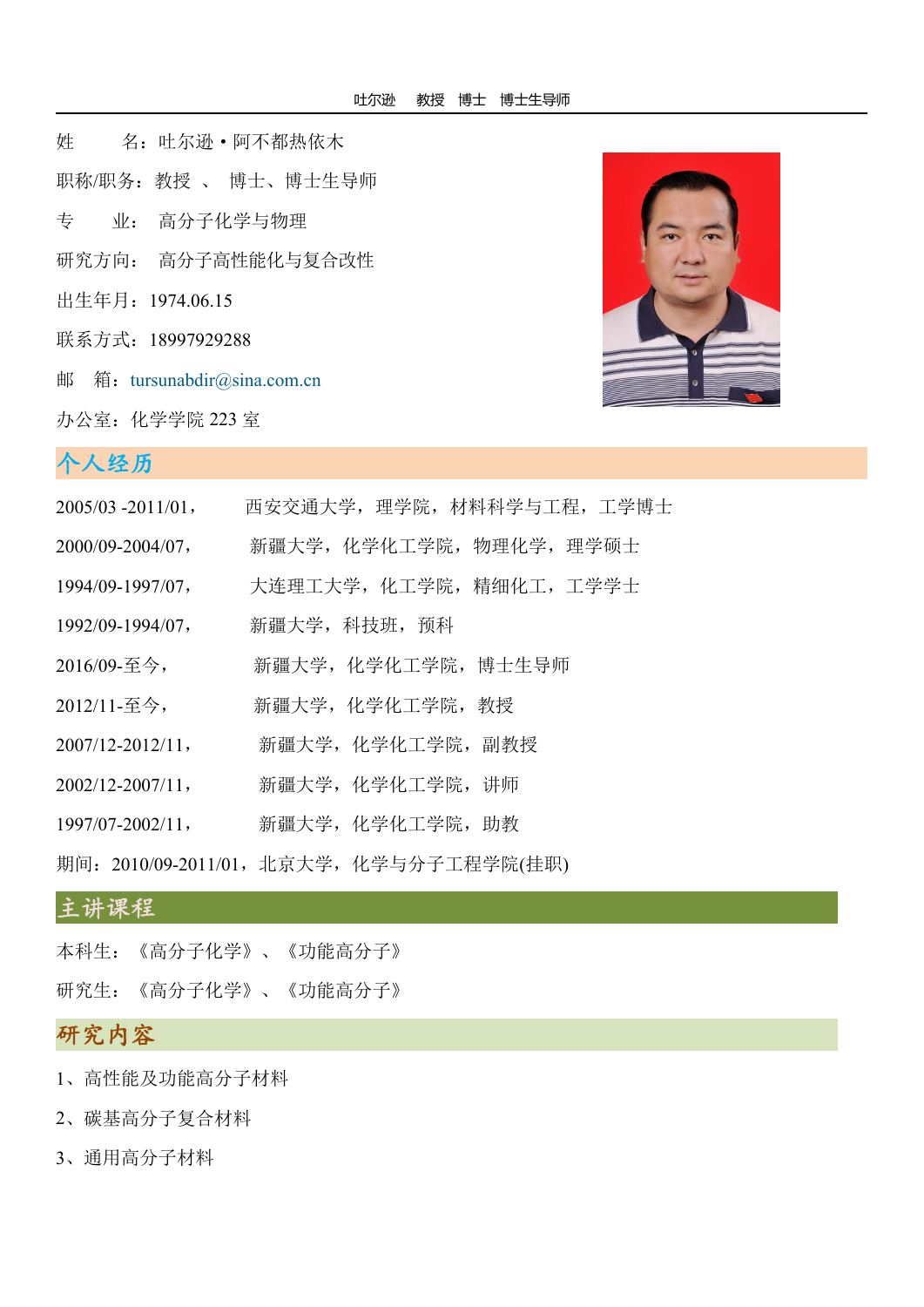## 主持科研项目

1.国家自然科学基金项目, 功能化 PProDOT、PProDOS 类导电聚合物/壳聚糖分子印迹纳米复合材料 的制备及其在电化学检测抗生素中的应用,2022/01 至 2025/12,36 万元,主持

2.国家自然科学基金项目, PEDOS 类导电聚合物/氧化锌纳米复合材料的制备及在紫外探测器中的应 用研究,2019/01 至 2022/12,42 万元,主持

3.国家自然科学基金项目,聚(3,4-烷撑二氧噻吩)类导电聚合物纳米空心球-Au 纳米复合材料的制备 与电催化活性研究,2016/01 至 2019/12,41 万元,主持

4.国家自然科学基金项目,固相反应法制备 PEDOT 类导电聚合物/多壁碳纳米管复合材料及其性能 研究, 2013/01 至 2016/12, 52 万元, 主持

5.国家自然科学基金项目, 21064007, 聚三噻吩类共轭聚合物/二氧化钛复合材料的制备及其性能研 究,2011/01 至-2013/12,27 万元,主持

6.国家自然科学基金项目,20964004,聚苯胺/无机纳米复合材料的固相反应法合成及其性能研究, 2010/01 至-2012/12,26 万元,主持

7.自治区科技人才培养项目(优秀青年科技人才),2019/01 至-2020/12,8 万元,主持

8.石油天然气重点实验室开放课题,2018/07 至-2020/06,20 万元,主持

#### 主持教研项目

新疆大学精品课-高分子化学,2012 -2017, 2 万,主持

#### 奖励情况:

1.新疆维吾尔自治区自然科学一等奖,2020 年, 排名第二

2.新疆大学第一届自然科学二等奖, 2016 年, 排名第一

3.新疆大学第一届自然科学二等奖, 2016 年, 排名第一

4.新疆大学第九届科学研究优秀成果一等奖, 2012 年、排名第二

5.第十四届自治区自然科学优秀学术论文奖,三等奖, 2016 年, 通讯作者

6.新疆大学教学成果三等奖,2018 年,排名第一

7.新疆大学青年科研奖,2012 年

8.新疆大学教学竞赛二等奖,2012 年

9.新疆光华二等奖,2013 年

10.新疆光华二等奖,2007 年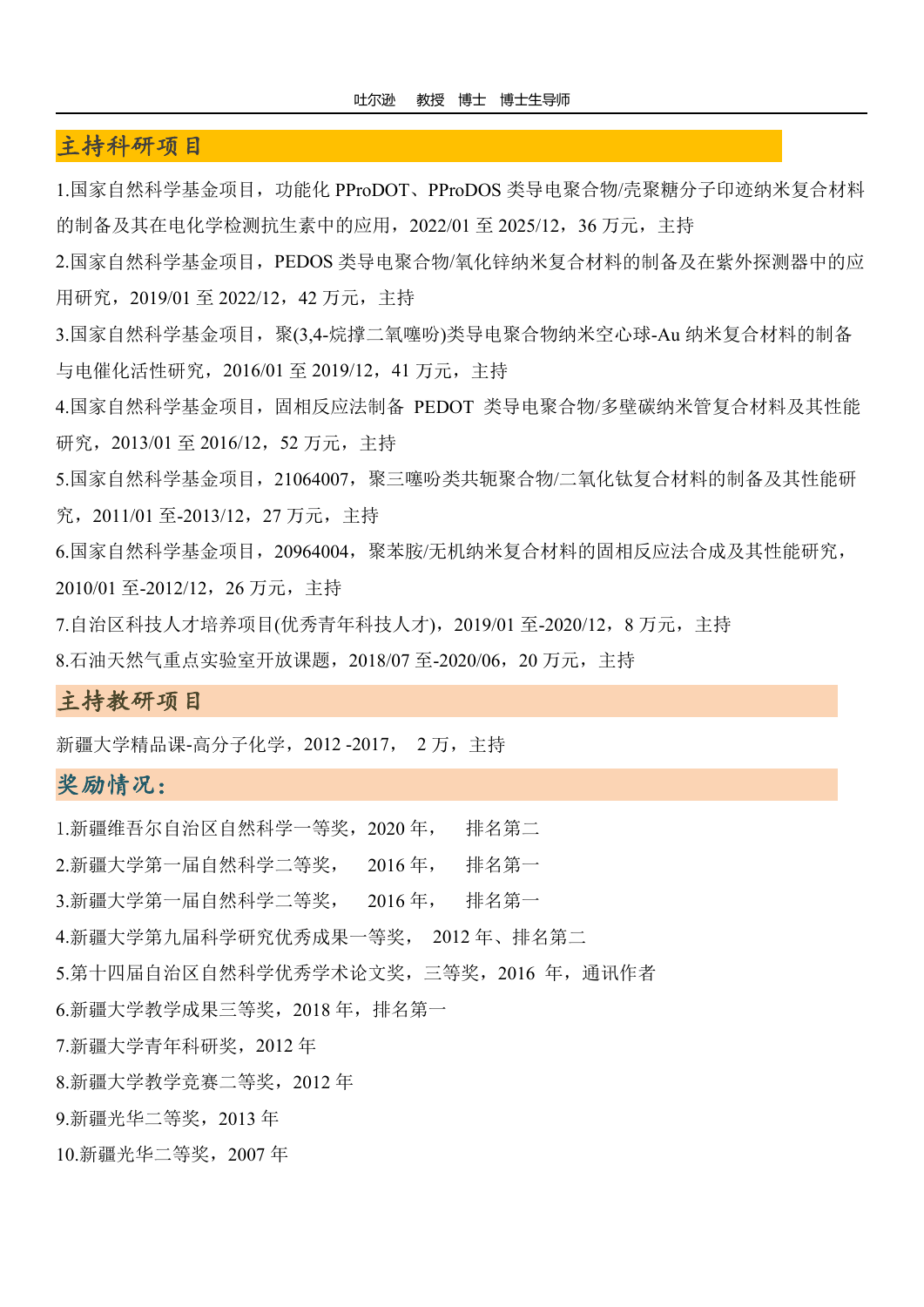# 个人荣誉

新疆大学"优秀党员", 2016年 新疆大学"四好老师",2016年 新疆大学优秀研究生指导教师, 2016 年 自治区优秀研究生论文指导教师, 2012 年

# 社会工作

新疆化学学会第七届理事会 理事

# 代表性研究成果

- 1. Hujun Zhang, **Tursun Abdiryim\***, Ruxangul Jamal, Junxia Li, Haile Liu, AygulKadir, Dongna Zou, YuzhuChe, Nawrzhan Serkjan, Self-powered TiO2 NRs UV photodetectors: Heterojunction with PTTh and enhanced responsivity by Au nanoparticles, *J. Alloy. Compd.* , 2022, 899, 163279.
- 2. Nurbiye Sawut, Ruxangul Jamal, **Tursun Abdiryim\***, Ahmat Ali, Ayigul Kadir, Zulpikar Helil, Mariyam Niyaz, Yajun Liu, Enhanced electrocatalytic performance of hydroxyl-grafted PProDOT: PSS/YRFC/Pt composites for direct alcohol fuel cells, *Electrochim. Acta*, 2022, 403, 139724.
- 3. Huiying Liu, Ruxangul Jamal, **Tursun Abdiryim\***, Rena Simayi, Lielie Liu, Yajun Liu,Carboxylated cellulose as a soft template combined with PEDOT derivatives in [BMIM]Cl: a competent biosensor for detection of guanine and uric acid in the blood,*ACS Sustain. Chem. Eng***.**, 2021, 9, 17, 5860–5871.
- 4. Nurbiye Sawut, Ruxangul Jamal, **Tursun Abdiryim\***, Aygul kadir, Ruanye Zhang, Zulpikar Helil, Mariyam Niyaz , Preparation of thiol-grafted poly(3,4-ethylenedioxy thiophene)/yolk-shell carbon sphere/Au composites for the simultaneous detection of caffeic acid and levofloxacin, *J. Mater. Chem. C*,2021,9 (39) ,13876-13885.
- 5. Junxia Li, Rena Simayi, **Tursun Abdiryim\***, Ruxangul Jamal, Zulpikar Helil, Hujun Zhang,Synthesis of poly(3,4-ethylenedioxythiophene)/sulfonated cellulose composites in different systems for the electrochemical sensing of paracetamol, *Cellulose*, 2021, 28 (9) , 5559-5576.
- 6. Mariyam Niyaz, Nurbiye Sawut, Ruxangul Jamal, **Tursun Abdiryim\***, Zulpikar Helil, Haile Liu, Shuyue Xie, Yanyan Song, Preparation of PEDOT-modified double-layered hollow carbon spheres as Pt catalyst support for methanol oxidation, *Int. J. Hydrogen Energ.*, 2021,46 (62) , 31623-31633.
- 7. Ruanye Zhang, Ruxangul Jamal, Yi Ge, Wenli Zhang, Zongna Yu, Yinqiang Yan, Yingcheng Liu, **Tursun Abdiryim\***, Functionalized PProDOT@nitrogen-doped carbon hollow spheres composites for electrochemical sensing of tryptophan, *Carbon*, 2020, 161, 842-855.
- 8. Zongna Yu, Ruxangul Jamal, Ruanye Zhang, Wenli Zhang, Yinqiang Yan, Yingcheng Liu, Yi Ge, **Tursun Abdiryim**, PEDOT-Type Conducting Polymers/Black TiO2 Composites for Electrochemical Determination of Cd<sup>2+</sup> and Pb<sup>2+</sup>, *J. Electrochem. Soc.*,2020,167(6) 067514.
- 9. Mihray Abdulla, Ahmat Ali, RuxangulJamal, Tursunnisahan Bakri, Wei Wu,**Tursun Abdiryim\***, Electrochemical sensor of double-thiol linked PProDOT@Si composite for simultaneous detection of Cd(II), Pb(II), and Hg(II), *Polymers*, 2019, 11(5), 815-825.